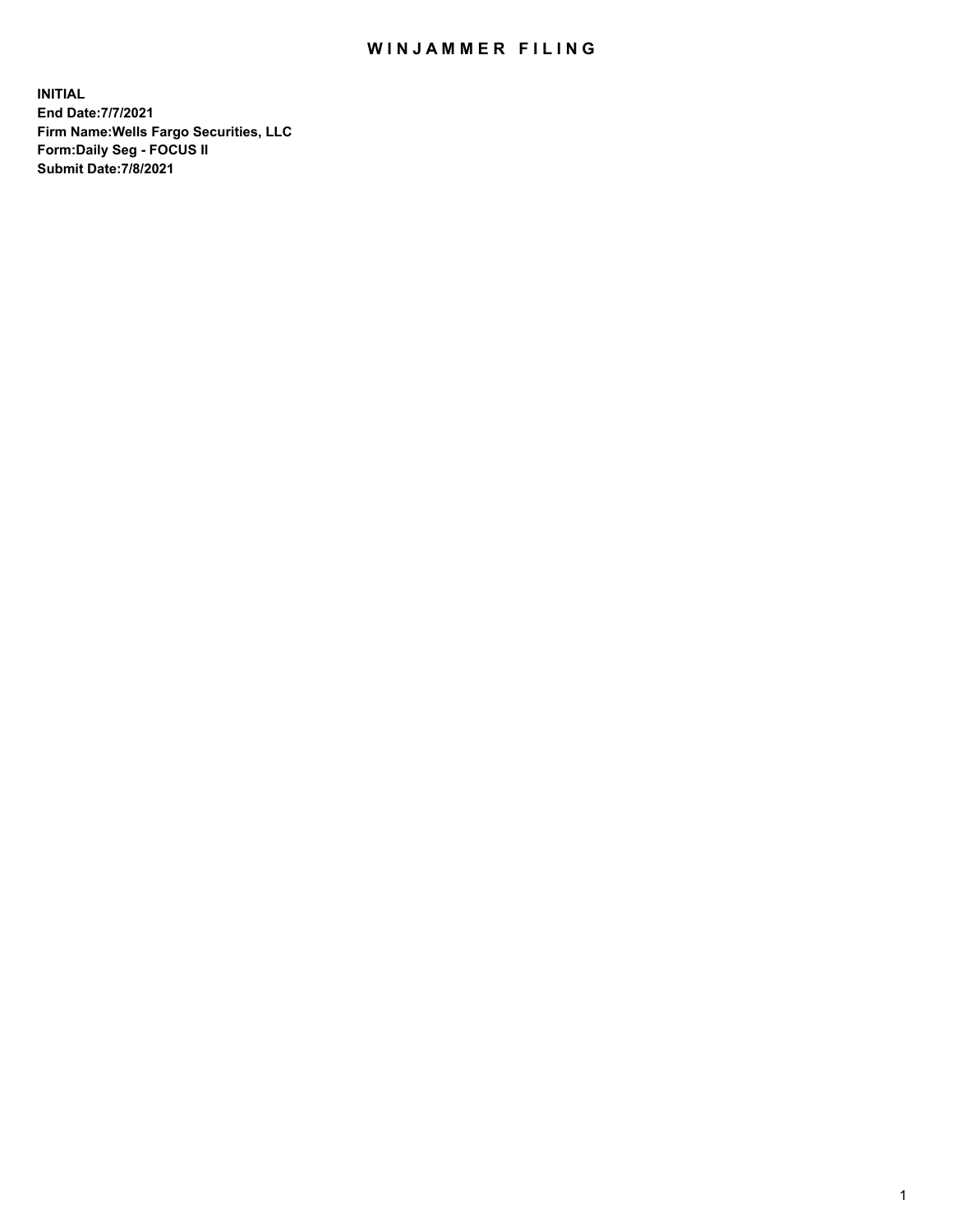**INITIAL End Date:7/7/2021 Firm Name:Wells Fargo Securities, LLC Form:Daily Seg - FOCUS II Submit Date:7/8/2021 Daily Segregation - Cover Page**

| Name of Company                                                                                                                                                                                                                                                                                                                | <b>Wells Fargo Securities LLC</b>               |
|--------------------------------------------------------------------------------------------------------------------------------------------------------------------------------------------------------------------------------------------------------------------------------------------------------------------------------|-------------------------------------------------|
| <b>Contact Name</b>                                                                                                                                                                                                                                                                                                            | <b>James Gnall</b>                              |
| <b>Contact Phone Number</b>                                                                                                                                                                                                                                                                                                    | 917-699-6822                                    |
| <b>Contact Email Address</b>                                                                                                                                                                                                                                                                                                   | james.w.gnall@wellsfargo.com                    |
| FCM's Customer Segregated Funds Residual Interest Target (choose one):<br>a. Minimum dollar amount: ; or<br>b. Minimum percentage of customer segregated funds required:% ; or<br>c. Dollar amount range between: and; or<br>d. Percentage range of customer segregated funds required between:% and%.                         | 270,000,000<br><u>0</u><br>00<br>0 <sub>0</sub> |
| FCM's Customer Secured Amount Funds Residual Interest Target (choose one):<br>a. Minimum dollar amount: ; or<br>b. Minimum percentage of customer secured funds required:%; or<br>c. Dollar amount range between: and; or<br>d. Percentage range of customer secured funds required between:% and%.                            | 40,000,000<br><u>0</u><br>00<br>0 <sub>0</sub>  |
| FCM's Cleared Swaps Customer Collateral Residual Interest Target (choose one):<br>a. Minimum dollar amount: ; or<br>b. Minimum percentage of cleared swaps customer collateral required:% ; or<br>c. Dollar amount range between: and; or<br>d. Percentage range of cleared swaps customer collateral required between:% and%. | 375,000,000<br><u>0</u><br>0 <sub>0</sub><br>00 |

Attach supporting documents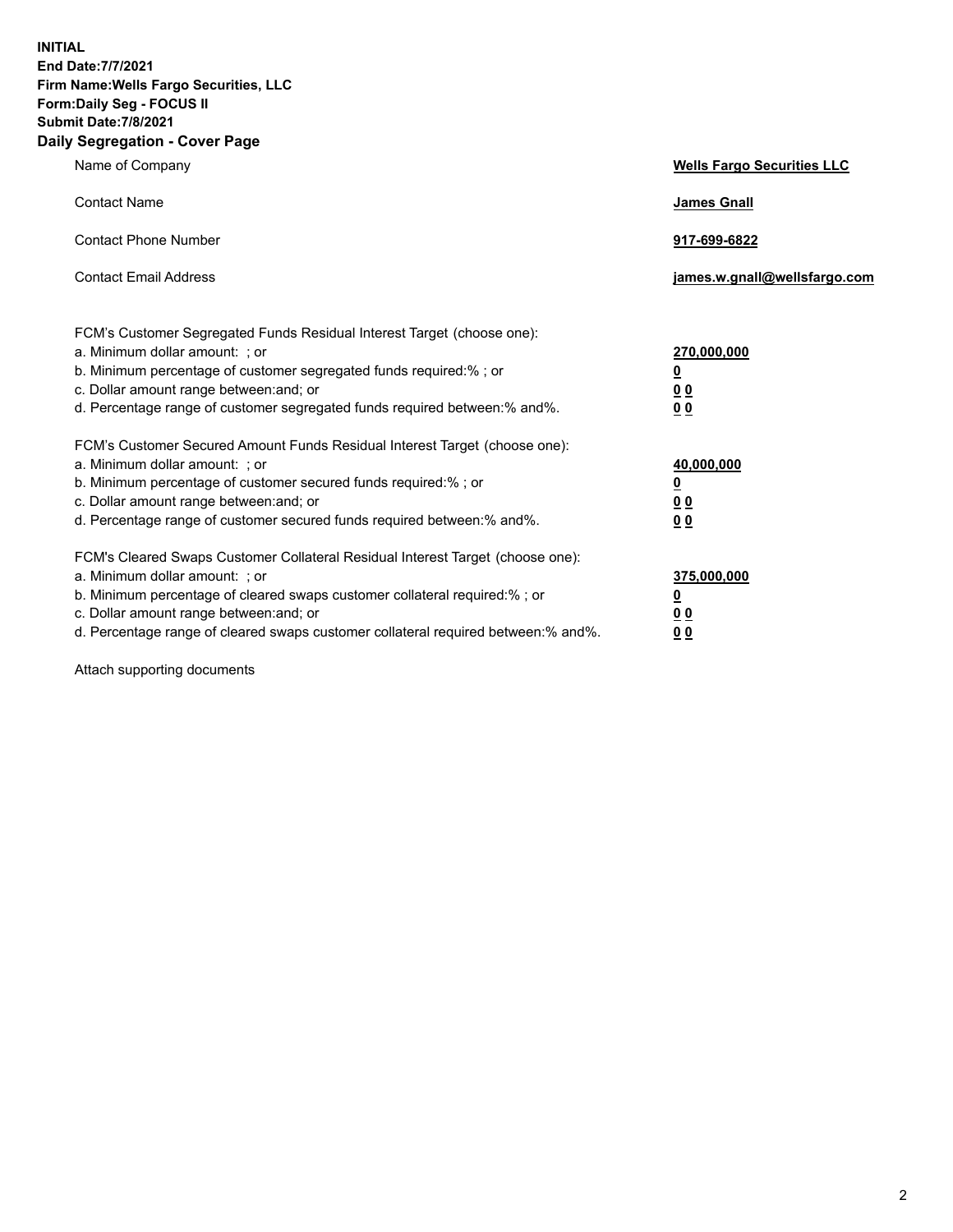**INITIAL End Date:7/7/2021 Firm Name:Wells Fargo Securities, LLC Form:Daily Seg - FOCUS II Submit Date:7/8/2021 Daily Segregation - Secured Amounts**

Foreign Futures and Foreign Options Secured Amounts Amount required to be set aside pursuant to law, rule or regulation of a foreign government or a rule of a self-regulatory organization authorized thereunder 1. Net ledger balance - Foreign Futures and Foreign Option Trading - All Customers A. Cash **252,073,861** [7315] B. Securities (at market) **207,012,454** [7317] 2. Net unrealized profit (loss) in open futures contracts traded on a foreign board of trade **-24,496,603** [7325] 3. Exchange traded options a. Market value of open option contracts purchased on a foreign board of trade **28** [7335] b. Market value of open contracts granted (sold) on a foreign board of trade **-15,022** [7337] 4. Net equity (deficit) (add lines 1. 2. and 3.) **434,574,718** [7345] 5. Account liquidating to a deficit and account with a debit balances - gross amount **10,968,466** [7351] Less: amount offset by customer owned securities **-10,742,626** [7352] **225,840** [7354] 6. Amount required to be set aside as the secured amount - Net Liquidating Equity Method (add lines 4 and 5) 7. Greater of amount required to be set aside pursuant to foreign jurisdiction (above) or line 6. FUNDS DEPOSITED IN SEPARATE REGULATION 30.7 ACCOUNTS 1. Cash in banks A. Banks located in the United States **75,298,426** [7500] B. Other banks qualified under Regulation 30.7 **32,295,650** [7520] **107,594,076** 2. Securities A. In safekeeping with banks located in the United States **126,643,413** [7540] B. In safekeeping with other banks qualified under Regulation 30.7 **0** [7560] **126,643,413** [7570] 3. Equities with registered futures commission merchants A. Cash **61,822,391** [7580] B. Securities **100,386,949** [7590] C. Unrealized gain (loss) on open futures contracts **-44,647,199** [7600] D. Value of long option contracts **28** [7610] E. Value of short option contracts **-15,022** [7615] **117,547,147** [7620] 4. Amounts held by clearing organizations of foreign boards of trade

- A. Cash **0** [7640]
- B. Securities **0** [7650]
- C. Amount due to (from) clearing organization daily variation **0** [7660]
- D. Value of long option contracts **0** [7670]
- E. Value of short option contracts **0** [7675] **0** [7680]
- 5. Amounts held by members of foreign boards of trade
	-
	-
	- C. Unrealized gain (loss) on open futures contracts **15,988,973** [7720]
	- D. Value of long option contracts **0** [7730]
	- E. Value of short option contracts **0** [7735] **203,736,978** [7740]
- 6. Amounts with other depositories designated by a foreign board of trade **0** [7760]
- 7. Segregated funds on hand **0** [7765]
- 8. Total funds in separate section 30.7 accounts **555,521,614** [7770]
- 9. Excess (deficiency) Set Aside for Secured Amount (subtract line 7 Secured Statement Page 1 from Line 8)
- 10. Management Target Amount for Excess funds in separate section 30.7 accounts **40,000,000** [7780]
- 11. Excess (deficiency) funds in separate 30.7 accounts over (under) Management Target **80,721,056** [7785]

**0** [7305]

**434,800,558** [7355]

## **434,800,558** [7360]

[7530]

 A. Cash **-12,368,893** [7700] B. Securities **200,116,898** [7710] **120,721,056** [7380]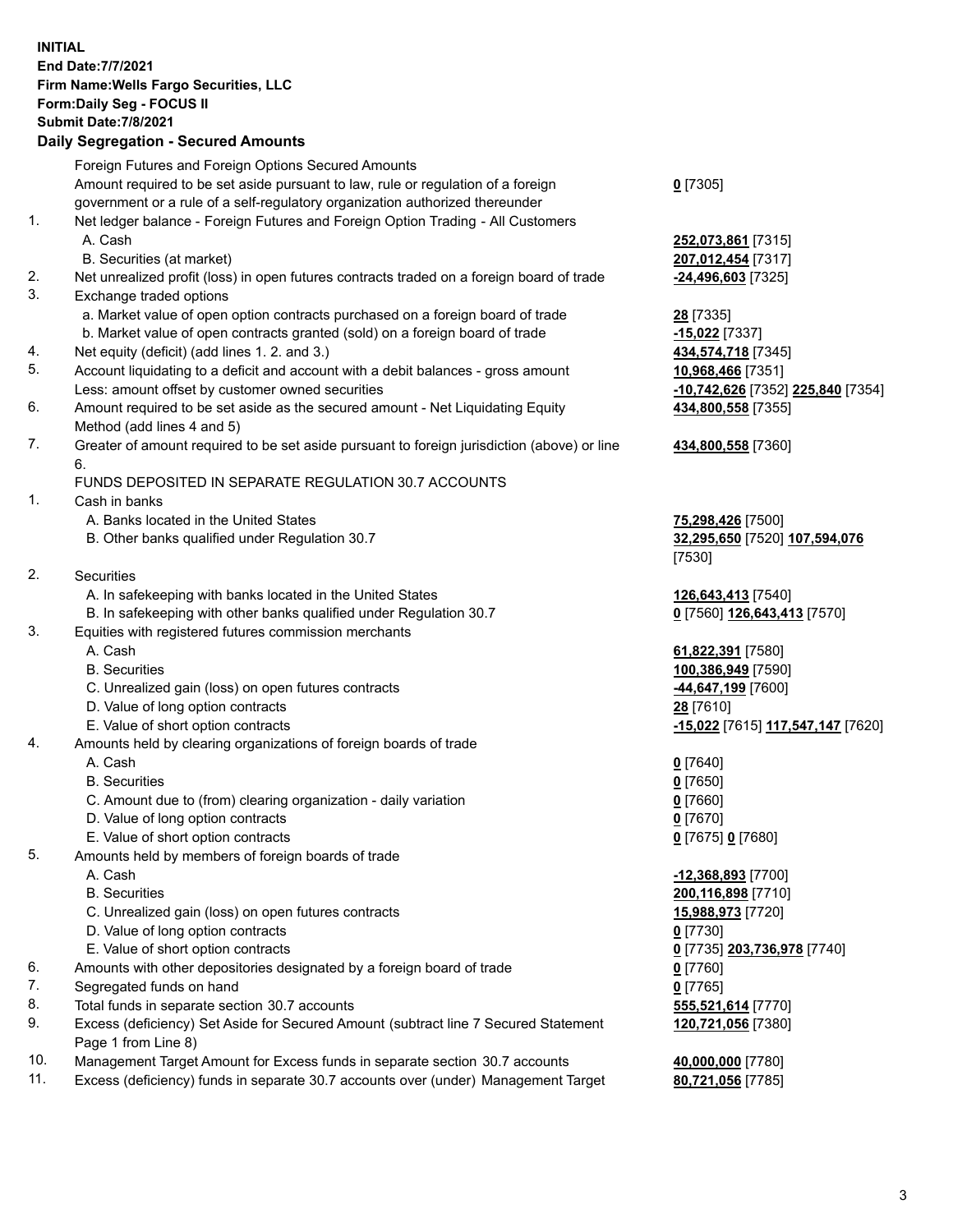|     | <b>INITIAL</b><br><b>End Date:7/7/2021</b><br>Firm Name: Wells Fargo Securities, LLC<br>Form: Daily Seg - FOCUS II<br><b>Submit Date: 7/8/2021</b><br><b>Daily Segregation - Segregation Statement</b> |                                                            |
|-----|--------------------------------------------------------------------------------------------------------------------------------------------------------------------------------------------------------|------------------------------------------------------------|
|     | SEGREGATION REQUIREMENTS(Section 4d(2) of the CEAct)                                                                                                                                                   |                                                            |
| 1.  | Net ledger balance<br>A. Cash                                                                                                                                                                          | 3,763,677,502 [7010]                                       |
|     | B. Securities (at market)                                                                                                                                                                              | 1,953,934,149 [7020]                                       |
| 2.  | Net unrealized profit (loss) in open futures contracts traded on a contract market                                                                                                                     | -1,060,657,389 [7030]                                      |
| 3.  | Exchange traded options                                                                                                                                                                                |                                                            |
|     | A. Add market value of open option contracts purchased on a contract market                                                                                                                            | 1,252,382,412 [7032]                                       |
|     | B. Deduct market value of open option contracts granted (sold) on a contract market                                                                                                                    | -1,290,813,807 [7033]                                      |
| 4.  | Net equity (deficit) (add lines 1, 2 and 3)                                                                                                                                                            | 4,618,522,867 [7040]                                       |
| 5.  | Accounts liquidating to a deficit and accounts with                                                                                                                                                    |                                                            |
|     | debit balances - gross amount                                                                                                                                                                          | 148,154,274 [7045]                                         |
| 6.  | Less: amount offset by customer securities<br>Amount required to be segregated (add lines 4 and 5)                                                                                                     | -147,669,641 [7047] 484,633 [7050]<br>4,619,007,500 [7060] |
|     | FUNDS IN SEGREGATED ACCOUNTS                                                                                                                                                                           |                                                            |
| 7.  | Deposited in segregated funds bank accounts                                                                                                                                                            |                                                            |
|     | A. Cash                                                                                                                                                                                                | 141,904,732 [7070]                                         |
|     | B. Securities representing investments of customers' funds (at market)                                                                                                                                 | 80,034,373 [7080]                                          |
|     | C. Securities held for particular customers or option customers in lieu of cash (at<br>market)                                                                                                         | 890,844,129 [7090]                                         |
| 8.  | Margins on deposit with derivatives clearing organizations of contract markets                                                                                                                         |                                                            |
|     | A. Cash                                                                                                                                                                                                | 1,809,844,700 [7100]                                       |
|     | B. Securities representing investments of customers' funds (at market)                                                                                                                                 | 1,200,292,668 [7110]                                       |
|     | C. Securities held for particular customers or option customers in lieu of cash (at<br>market)                                                                                                         | 1,063,090,020 [7120]                                       |
| 9.  | Net settlement from (to) derivatives clearing organizations of contract markets                                                                                                                        | -26,039,456 [7130]                                         |
| 10. | Exchange traded options                                                                                                                                                                                |                                                            |
|     | A. Value of open long option contracts                                                                                                                                                                 | 1,252,382,412 [7132]                                       |
|     | B. Value of open short option contracts                                                                                                                                                                | -1,290,813,807 [7133]                                      |
| 11. | Net equities with other FCMs                                                                                                                                                                           |                                                            |
|     | A. Net liquidating equity                                                                                                                                                                              | $0$ [7140]                                                 |
|     | B. Securities representing investments of customers' funds (at market)                                                                                                                                 | $0$ [7160]                                                 |
|     | C. Securities held for particular customers or option customers in lieu of cash (at<br>market)                                                                                                         | $0$ [7170]                                                 |
| 12. | Segregated funds on hand                                                                                                                                                                               | $0$ [7150]                                                 |
| 13. | Total amount in segregation (add lines 7 through 12)                                                                                                                                                   | 5,121,539,771 [7180]                                       |
| 14. | Excess (deficiency) funds in segregation (subtract line 6 from line 13)                                                                                                                                | 502,532,271 [7190]                                         |
| 15. | Management Target Amount for Excess funds in segregation                                                                                                                                               | 270,000,000 [7194]                                         |
| 16. | Excess (deficiency) funds in segregation over (under) Management Target Amount<br>Excess                                                                                                               | 232,532,271 [7198]                                         |